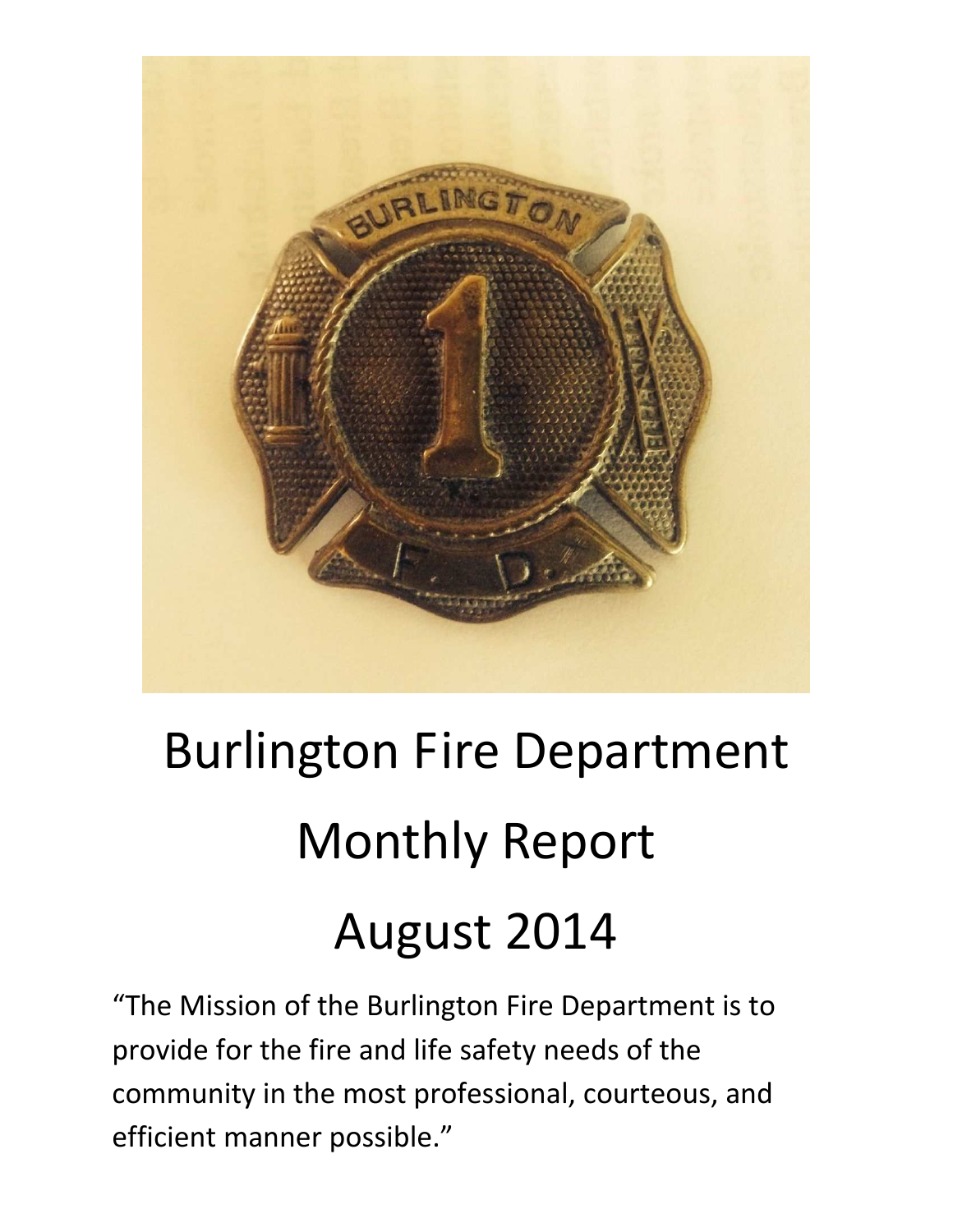#### **Training**

 In August, crews spent over 500 hours in training. Training included a variety of EMS and fire topics including a review of the operation of our new LIFEPAK 15 heart monitors. These monitors will allow us to take a 12-lead EKG in the field and transmit it to Great River Medical Center. GRMC can then prepare in advance for critical cardiac patients with the intent to reduce the time from the patient arriving at the emergency room to receiving care in the cardiac cath lab.

#### **Fire Prevention**

 Fire Marshal Crooks completed 33 inspections in August. In total he found 75 violations of code, including many electrical issues and inoperable exit doors. Another function he performs on a daily basis is quality checking all of our reports entered into FireHouse (our fire reporting system). He makes sure times are accurate, narratives are complete, and all the relevant data is entered. Every month he sends our fire data to the state and it is important that what we provide is accurate.

 Crews installed 23 smoke detectors in August. We were recently notified by the Elk's Club that they have again been awarded a grant for \$2000 to purchase smoke detectors to be used in our smoke detector program. As we ramp up for Fire Prevention Week, Oct. 5-11, it is important that we have a good supply of detectors. This year's theme is "Working Smoke Alarms Save Lives: Test Yours Every Month".

#### **Operations**

In August, the Fire Department went on 347 calls. Our average response time was 6 minutes and 19 seconds for all calls, emergency and non-emergency. Our average response time in the city of Burlington was 5 minutes 25 seconds. This time starts from our alarm time to when units arrive on scene. NFPA 1710, which sets the response time standards for career fire departments, requires a response time of 5 minutes 20 seconds for fire calls and 5 minutes for EMS calls. We had 113 overlapping calls.

 Deputy Chief Clements evaluated all 3 shifts in their performance of 2 company evolutions. The evolutions come from NFPA 1410 "Engine Company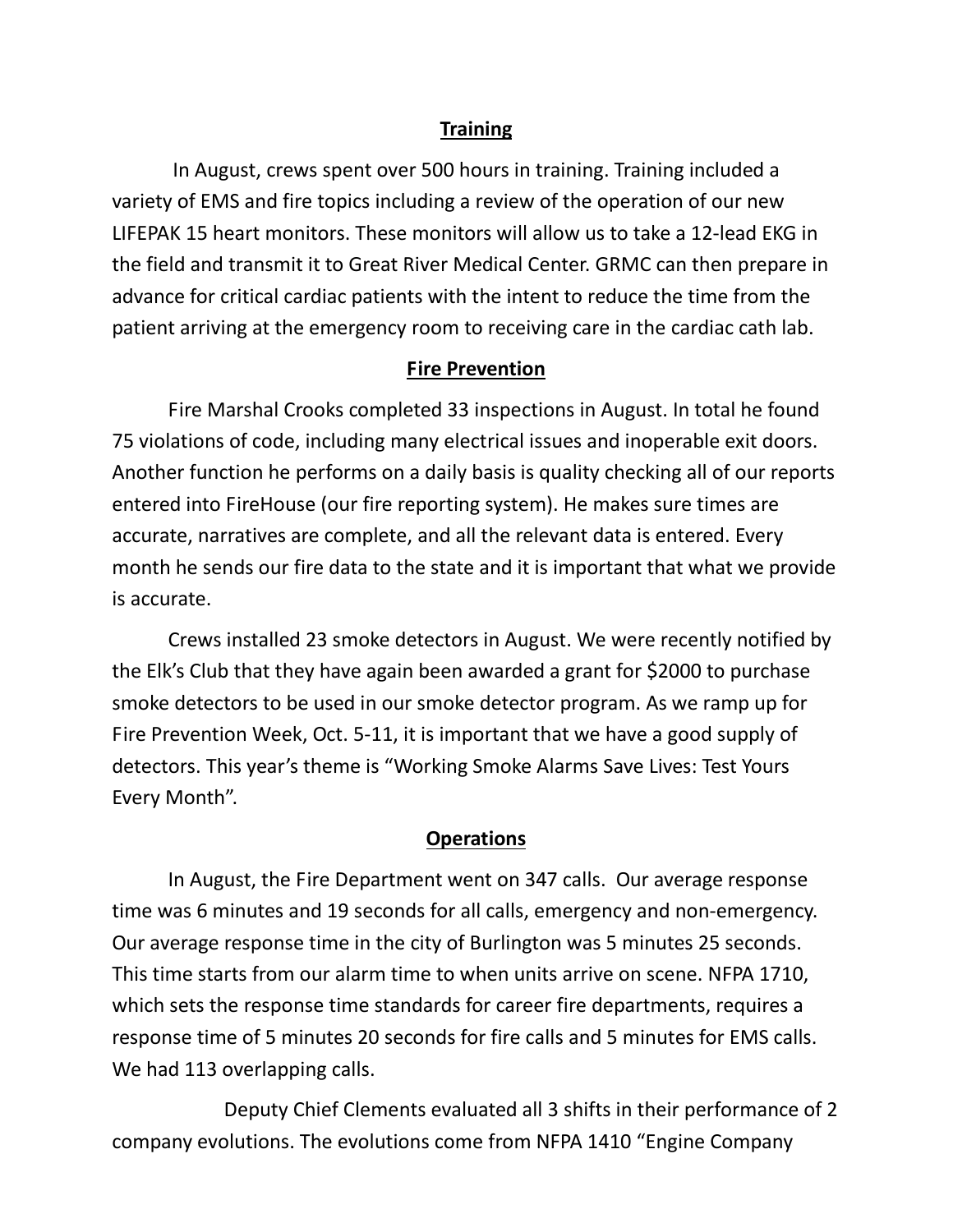Drills" and consist of timed events that are based on actions taken at fire scenes. The drills for August included setting up a drafting operation and setting up a master stream. Each shift performed well and completed the drills properly and within the time standard.

 On Aug. 22, at around 4:00 a.m., Shift 1 responded to a house fire due to a lightning strike on Little Flint Road. On arrival they found fire along the roofline which they were able to quickly extinguish. Crews also found badly damaged roof trusses and wiring in the attic space. With another storm on the horizon, they spread out and nailed down tarps over the long holes in the roof to assure no further damage was done to the house.

 All three shifts worked on riverfront cleanup including cleaning up sidewalks, boat ramps, and parking areas. To date in 2014, crews have used over 500,000 gallons of hydrant water and spent over 200 hours cleaning up the riverfront area.

# **Other Activities**

- City Manager presented Firefighter Wayne Kroll his 20 year service award.
- Fire Marshal Crooks made a presentation to the National Association of Retired Federal Employees.
- Michelle Kuster, Hy-Vee Dietician, provided nutrition training on all 3 shifts.
- Chief Trexel attended the Fire-based EMS meeting in Cedar Rapids.
- Chief Trexel attended the Illinois State Fair to work in the Illinois State Fire Marshal's fire prevention tent on behalf of our MABAS division.
- Alliant Energy started energy audits for each station.
- Dana Hunter and Chief Trexel met with Erik Tysland in reference to collecting nuisance fees.
- Jeff McGhee was promoted to Battalion Chief.
- Shift 1 constructed a new "burn pan" for extinguisher training that will use propane instead of diesel fuel.

Sincerely,

Matt Trexel

Fire Chief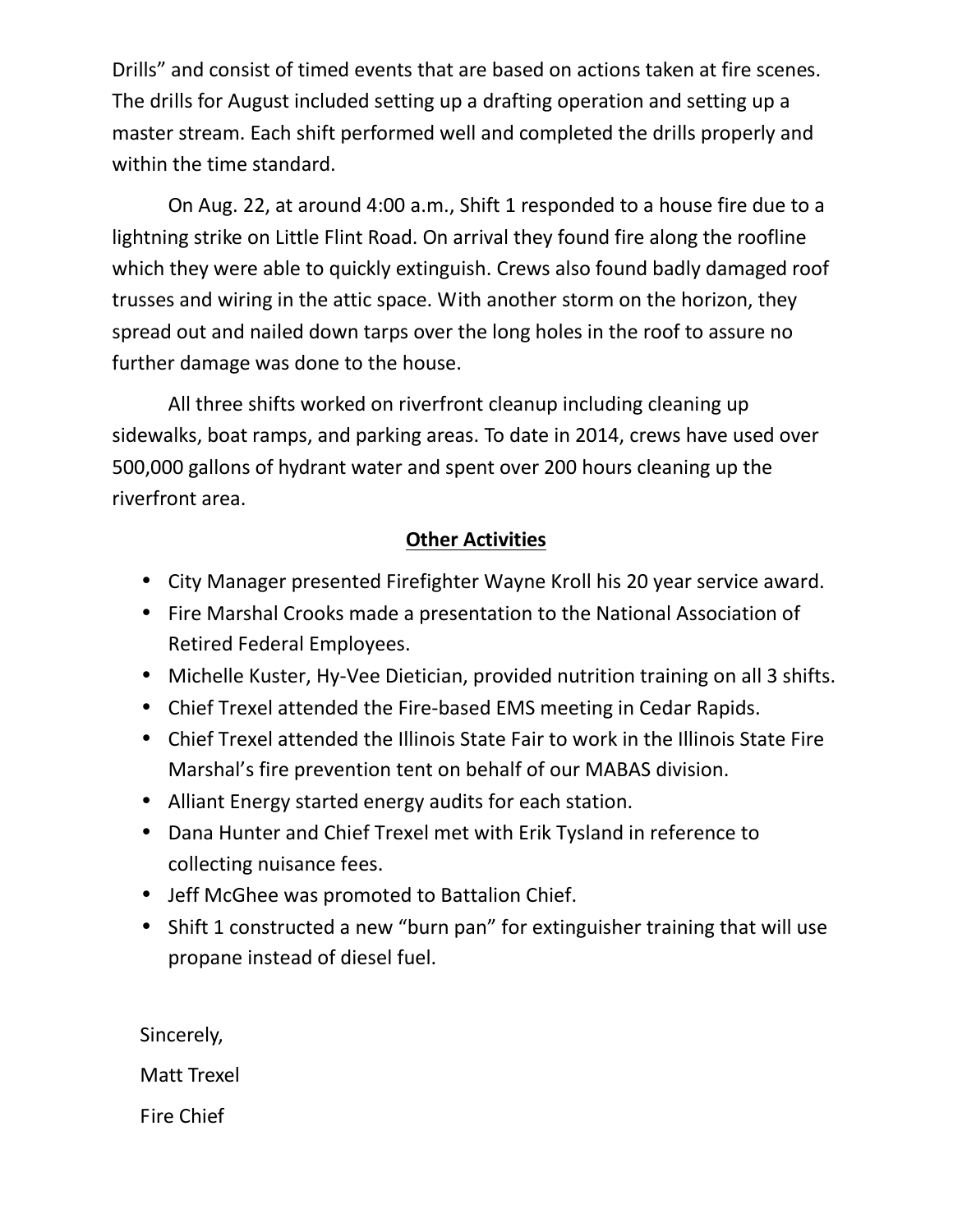### **Incident Type Report August 2014**



# **Responses By District August 2014**